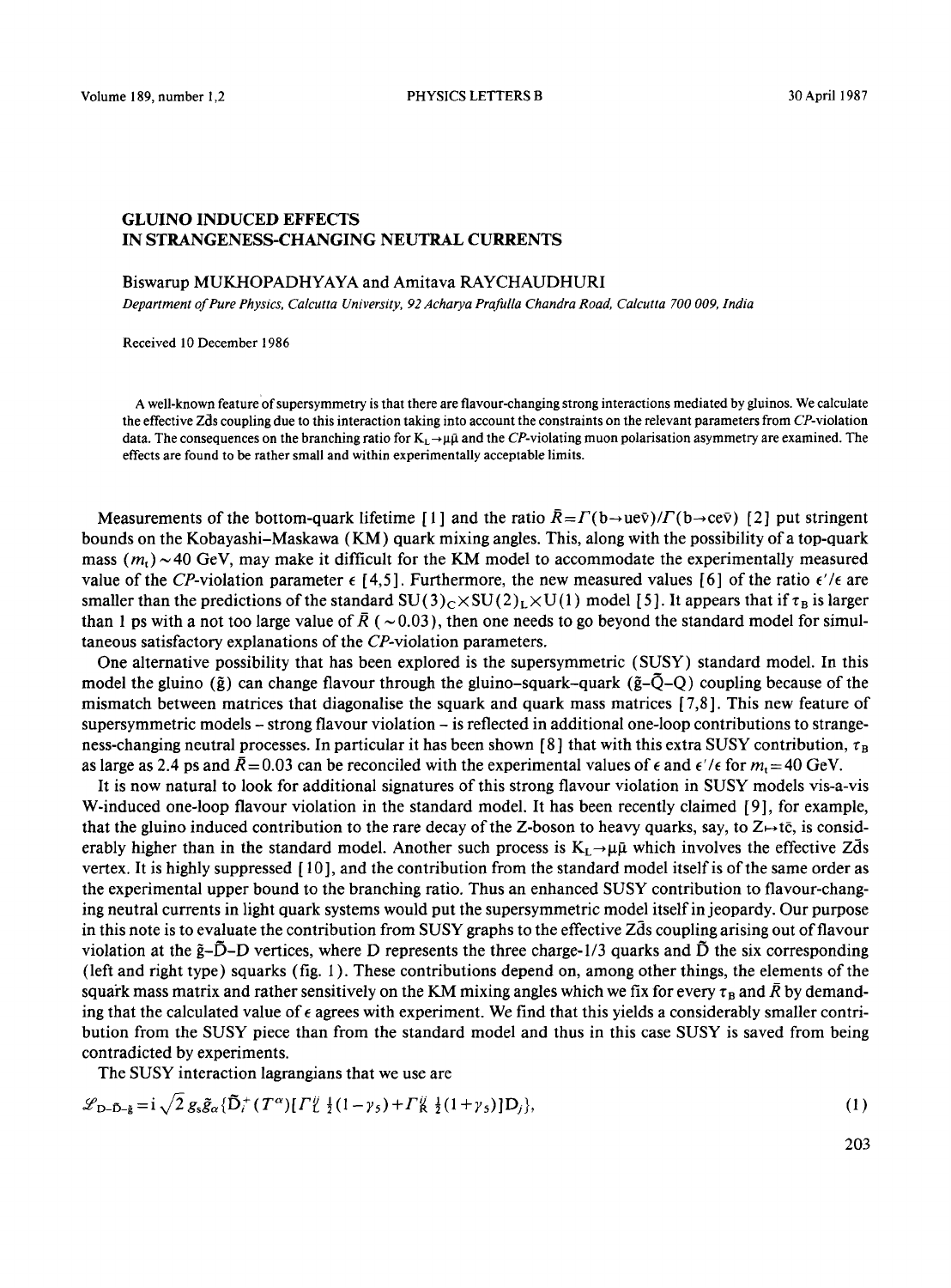

Fig. 1. The lowest order SUSY graphs that contribute to the effective Zds coupling.  $\tilde{D}_i$  represents the *i*th squark (mass  $M_i$ ) and  $\tilde{g}$  the gluino (mass  $M_{\rm a}$ ).

$$
\mathscr{L}_{\tilde{D}-\tilde{D}-Z} = g_{\mathbf{W}}(p_1 + p_2)_{\mu} Z^{\mu} {\{\tilde{D}_i^+ S_{ii'} \tilde{D}_{i'}\}}.
$$
\n
$$
(2)
$$

The flavour indices i, i' run from 1 to 6 (to take into account left and right type squarks corresponding to each flavour), and j runs from 1 to 3. T<sup> $\alpha$ </sup> are the (3×3) SU(3)<sub>c</sub> generators where  $\alpha$  runs from 1 to 8. The colour indices on the quarks and squarks have been suppressed,  $g_s$  ( $g_w$ ) is the strong (weak) coupling constant and  $p_1$ and  $p_2$  are, respectively, the momenta of the incoming and outgoing squarks in the  $\tilde{D}-\tilde{D}-Z$  vertex.  $\Gamma_L$  and  $\Gamma_R$ are ( $6 \times 3$ ) matrices and S is a ( $6 \times 6$ ) matrix given by

$$
\Gamma_{\mathsf{L}} = \tilde{U}_0^+ \begin{pmatrix} 1 \\ 0 \end{pmatrix}, \quad \Gamma_{\mathsf{R}} = \tilde{U}_0^+ \begin{pmatrix} 0 \\ 1 \end{pmatrix}, \quad S = \tilde{U}_0^+ \begin{pmatrix} a_1^0 & 0 \\ 0 & b_1^0 \end{pmatrix} \tilde{U}_0, \tag{3}
$$

where 1 is the (3×3) unit matrix and  $\tilde{U}_0$  is a (6×6) unitary matrix which diagonalises the  $\tilde{D}$ -mass matrix in a basis in which the D-mass matrix is already diagonal. The constants  $a$  and  $b$  can be obtained from the D-quark coupling to the Z in the standard model:

$$
a = (2\sin^2\theta_w/3 - 1)/\cos\theta_w \sin 2\theta_w, \quad b = 2\sin^2\theta_w/3 \cos\theta_w \sin 2\theta_w. \tag{4}
$$

Evaluation of the contributions from the three diagrams in fig. 1 is straightforward. The results we present are accurate to terms quadratic in the quark masses and the momentum transfer  $q = (p-p')$  where  $q \approx p$ , p' and  $q^2 \ll m_Z^2$  (which is valid in  $K_L \rightarrow \mu \bar{\mu}$  but not in Z-decay). We write the contribution in the form

$$
Z^{\mu}\bar{\mathrm{d}}(p^{\prime})(A_{\mu}^{\mathrm{a}}+A_{\mu}^{\mathrm{b}}+A_{\mu}^{\mathrm{c}})\mathrm{s}(p),
$$

with

$$
A^a_\mu = a_1 \gamma_\mu + a_2 \gamma_\mu \gamma_5 + a_3 \bar{q}^2 \gamma_\mu + a_4 \bar{q}^2 \gamma_\mu \gamma_5 + a_5 \bar{q}_\mu + a_6 \bar{q}_\mu \gamma_5 + i a_7 \sigma_{\mu\nu} \bar{q}^\nu + i a_8 \sigma_{\mu\nu} \bar{q}^\nu \gamma_5,
$$
\n<sup>(5)</sup>

$$
(A_{\mu}^{\mathbf{b}} + A_{\mu}^{\mathbf{c}}) = b_1 \gamma_{\mu} + b_2 \gamma_{\mu} \gamma_{5},\tag{6}
$$

where

$$
\bar{q} = q/M_{\tilde{g}}, \quad x_s = m_s/M_{\tilde{g}}, \quad x_d = m_d/M_{\tilde{g}}
$$

and

$$
a_1 = K \sum_{i,i'} \{ O_1^{ii'} \left[ (x_d + x_s) I_1^{ii'} - I_5^{ii'} \right] + O_3^{ii'} (x_d + x_s) I_7^{ii'} \},
$$

$$
a_2 = a_1(O_1 \rightarrow -O_2, O_3 \rightarrow -O_4, x_d \rightarrow -x_d, I_1 \rightarrow I_3),
$$
  
\n
$$
a_3 = K \sum_{i,i'} O_1^{ii'} I_6^{ii'}, \quad a_4 = a_3(O_1 \rightarrow -O_2), \quad a_5 = K \sum_{i,i'} (O_1^{ii'} I_2^{ii'} + O_3^{ii'} I_8^{ii'}),
$$

204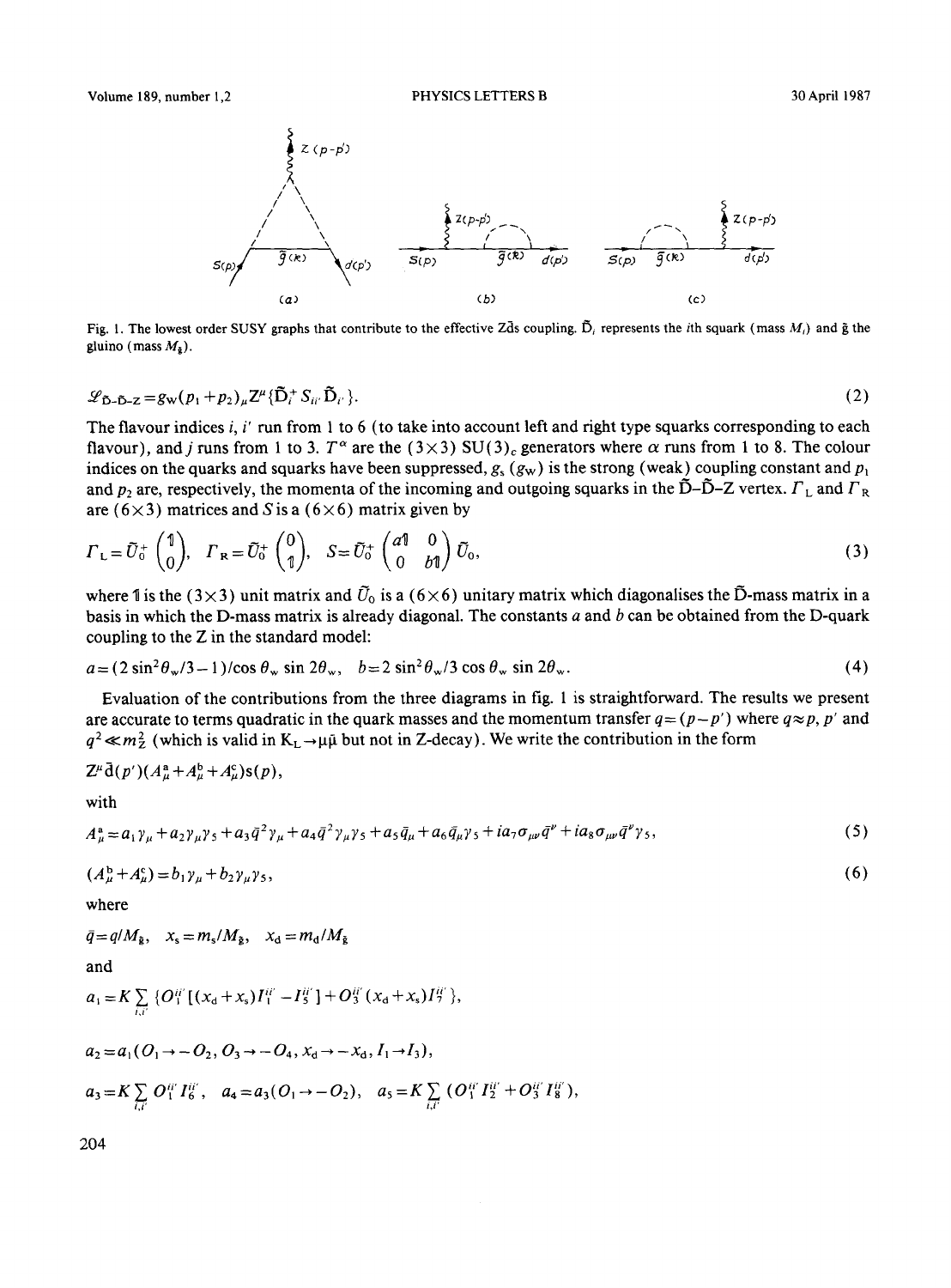$$
a_6 = a_5(O_1 \rightarrow O_2, O_3 \rightarrow O_4, I_2 \rightarrow I_4), \quad a_7 = a_5(I_2 \rightarrow I_1, I_8 \rightarrow I_7), \quad a_8 = a_7(O_1 \rightarrow O_2, O_3 \rightarrow O_4, I_1 \rightarrow I_3),
$$
  
\n
$$
b_1 = \frac{K}{2} \sum_i ((a+b)\{[J_1^i - (x_s^2 + x_s x_d + x_d^2)J_2^i\}O_1^i - (x_d + x_s)J_3^iO_3^i)
$$
  
\n
$$
+ \{(b \rightarrow -b), (x_d \rightarrow -x_d), (O_1 \rightarrow O_2), (O_3 \rightarrow O_4)\}),
$$

 $b_2 = b_1 (a \rightarrow -a),$ 

 $K = 2\alpha_s g_{\rm w}/3\pi$ ,

$$
O_{1,2}^{ii'} = \frac{1}{2} [( \Gamma_L^+)_{di'} S_{i'i} (\Gamma_L)_{is} \pm (L \to R) ], \quad O_{3,4}^{ii'} = \frac{1}{2} [( \Gamma_L^+)_{di'} S_{i'i} (\Gamma_R)_{is} \pm (L \to R) ], \tag{7,8}
$$

$$
O_{1,2}^{i} = \frac{1}{2} [( \Gamma_L^+)_{ai} (\Gamma_L)_{is} \pm (L \to R) ] = \frac{1}{2} [( \Gamma_L^+)_{ai} (\Gamma_R)_{is} \pm (L \to R) ]. \tag{9}
$$

The integrals  $I_{\alpha}^{ii'}$  ( $\alpha = 1-8$ ) and  $J_{\alpha}^{i}$  ( $\alpha = 1-3$ ) are functions of m<sub>s</sub>, m<sub>d</sub>, the squark masses (M<sub>i</sub>) and the gluino mass ( $M_{\rm g}$ ) and are presented in the appendix. Because of the unitarity of  $\tilde{U}_0$  and from eq. (3) it is clear that  $\Sigma_{ii'}$   $O_{\alpha}^{ii'} = 0$  and  $\Sigma_i O_{\alpha}^i = 0$ . Thus the contribution from any (*i*, *i'*)-independent part of the integrals I and J will vanish – this is the super-GIM mechanism. The divergences in each individual diagram are independent of  $i$ and i' and hence cancel out in this way.

As a check on our calculation it is easy to obtain the similar  $\gamma$  ds effective vertex by replacing  $g_w$  by e and choosing  $a=b=1$ . In this limit the combination  $(A_a^a + A_a^b + A_a^c)$  has a gauge invariant form with only terms proportional to  $(q^2 \gamma_\mu - \dot{q}q_\mu)$ ,  $(q^2 \gamma_\mu - \dot{q}q_\mu) \gamma_5$ ,  $\sigma_{\mu\nu}q^{\nu}$  and  $\sigma_{\mu\nu}q^{\nu} \gamma_5$ . Thus current conservation is manifest.

In our numerical evaluations we choose for the  $\bar{D}$ -mass matrix the standard form used, for example, in refs. [7,8]. Flavour violation in this case is essentially controlled by the parameter c which is a measure of the contribution of up-quark Yukawa coupling to the renormalisation of the  $\tilde{D}$ -mass. For any  $\tau_B$  and  $\bar{R}$ , by demanding that the predicted value of  $\epsilon$  be in agreement with the measured number one can set a lower bound on it, viz.  $c_{\text{min}}$ , fixing at the same time the KM matrix. For values of  $\tau_B$  and  $\bar{R}$  at which the non-SUSY standard model is viable, this bound is zero. A non-zero  $c_{\min}$  on the other hand indicates that the standard model needs contributions from SUSY graphs to fit  $\epsilon$ . We examine both light (5 GeV) and heavy (40 and 70 GeV) gluino possibilities, and for each of these, with different values of  $\tau_B$  ( $\bar{R}$  = 0.03,  $B$  = 0.33), we use the KM-matrix elements and  $c_{\min}$  obtained by fitting the  $\epsilon$ -parameter [11].

Our results are presented in table 1. To a very good approximation the  $\gamma_\mu$  and  $\gamma_\mu \gamma_5$  couplings are of equal strength; in fact for every operator O the coupling is almost of the same magnitude as that of  $O<sub>Y5</sub>$ . This can be understood by noting that for our choice of the  $\bar{D}$ -mass matrix the left-right mixing is small and  $\Gamma_R$  is approximately flavour conserving. Hence  $O_1 \approx O_2$  and  $O_3 \approx O_4$ . Moreover, the  $m_d \rightarrow -m_d$  exchange which, when implemented in  $I_1$ , takes it to  $I_3$  (see Appendix), makes only a marginal difference since terms involving  $m_s$  are dominant. The  $\gamma_{\mu}$  and  $\gamma_{\mu}\gamma_{5}$  terms are larger than the others by at least one order of magnitude. For comparison, the standard model (non-SUSY graph) contributions [12] are calculated. This contribution is also of  $(V-A)$ type, whose real part is  $(0.31 \pm 0.03) \times 10^{-6}$  and imaginary part is  $(0.44 \pm 0.15) \times 10^{-7}$  for 1 ps  $\le \tau_B \le 2$  ps. For this calculation one uses the KM matrix elements which yield the measured value of  $\epsilon$ . For  $\tau_B \geq 1$  ps one requires in addition to the standard model a contribution from SUSY to fit  $\epsilon$ , and thus supersymmetry is indirectly responsible for the standard model contribution in this range. For  $\tau_B \leq 1$  ps the non-SUSY standard model alone suffices to fit  $\epsilon$ , and the Zds contributions found therefrom are of the same order as above. In all cases, the SUSY contributions are smaller by at least two orders of magnitude than the non-SUSY ones. This can be traced to a GIM-type mechanism which is operative since the d-type squarks have nearly degenerate masses. From experimental values [10] of the upper bound to  $B(K_L \rightarrow \mu\bar{\mu})$  one requires the coupling constant of the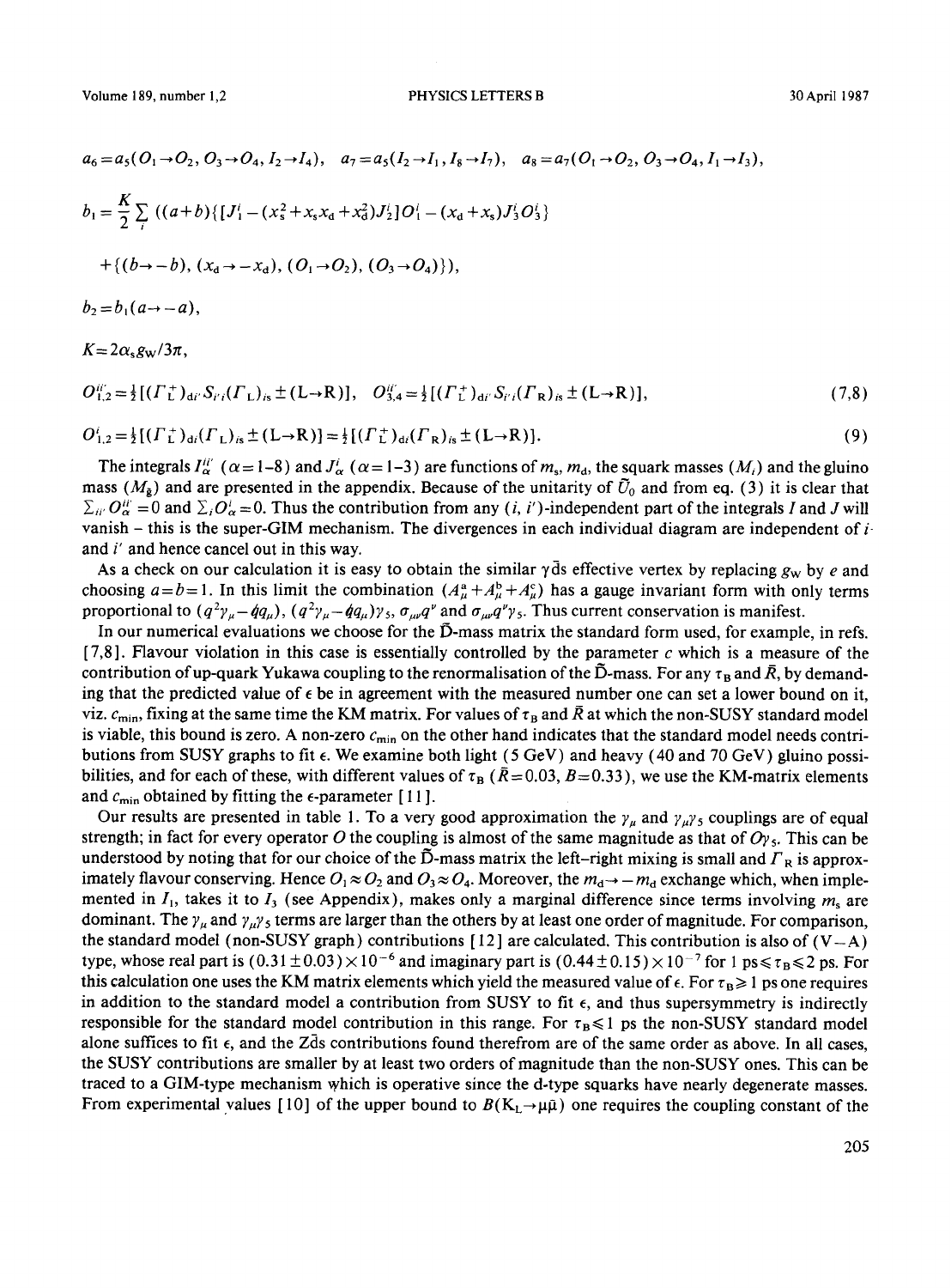Volume 189, number 1,2 PHYSICS LETTERS B

| $M_{\star}$<br>(GeV) |     | $\tau_{B}$ (ps) $(a_{1} + b_{1})$ |                        | a <sub>3</sub> |                                                                      | a <sub>5</sub> |                       | a <sub>7</sub>                                |        |
|----------------------|-----|-----------------------------------|------------------------|----------------|----------------------------------------------------------------------|----------------|-----------------------|-----------------------------------------------|--------|
|                      |     | $Re (×10^{-10})$                  | Im $(\times 10^{-10})$ |                | Re $(\times 10^{-10})$ Im $(\times 10^{-11})$ Re $(\times 10^{-12})$ |                |                       | Im $(\times 10^{-13})$ Re $(\times 10^{-11})$ | Im(    |
| $\mathbf{5}$         | 1.0 | 0.57                              | 0.3                    | 0.16           | 0.7                                                                  | 1.4            | 5.7                   | $-0.09$                                       | $-0.3$ |
|                      | 1.2 | 1.0                               | 0.5                    | 0.21           | 0.8                                                                  | 1.9            | 7.1                   | $-0.11$                                       | $-0.4$ |
|                      | 1.4 | 1.4                               | 0.7                    | 0.24           | 0.9                                                                  | 2.1            | 7.9                   | $-0.13$                                       | $-0.4$ |
|                      | 1.6 | 1.9                               | 1.0                    | 0.27           | 1.0                                                                  | 2.4            | 8.6                   | $-0.14$                                       | $-0.5$ |
|                      | 1,8 | 2.2                               | 1.1                    | 0.29           | 1.0                                                                  | 2.5            | 8.8                   | $-0.15$                                       | $-0.5$ |
|                      | 2,0 | 2.5                               | 1.3                    | 0.30           | 1.0                                                                  | 2.6            | 9.0                   | $-0.16$                                       | $-0.5$ |
| 40                   | 1.0 | 1.9                               | 0.8                    | 0.34           | 1.4                                                                  | $-6.3$         | $-0.29\times10^{2}$   | 0.8                                           | 3.8    |
|                      | 1.2 | 4.0                               | 2.0                    | 0.49           | 2.0                                                                  | $-8.8$         | $-0.38\times10^{2}$   | 1.1                                           | 5.2    |
|                      | 1.4 | 6.2                               | 3.4                    | 0.60           | 2.4                                                                  | $-10.0$        | $-0.41 \times 10^{2}$ | 1.4                                           | 5.6    |
|                      | 1.6 | 8.2                               | 4.3                    | 0.66           | 2.6                                                                  | $-11.0$        | $-0.44 \times 10^{2}$ | 1.5                                           | 5.8    |
|                      | 1.8 | 12.0                              | 6.1                    | 0.74           | 2,8                                                                  | $-12.0$        | $-0.47\times10^{2}$   | 1.7                                           | 6.3    |
|                      | 2.0 | 14.0                              | 7.0                    | 0.79           | 3.0                                                                  | $-13.0$        | $-0.49\times10^{2}$   | 1.8                                           | 6.7    |
| 70                   | 1.0 | 0.29                              | 0.2                    | 0.17           | 0.7                                                                  | $-0.11$        | $-0.35$               | 0.08                                          | 0.3    |
|                      | 1.2 | 0.81                              | 0.5                    | 0.24           | 1.0                                                                  | $-0.06$        | $-0.03$               | 0.11                                          | 0.4    |
|                      | 1.4 | 1.3                               | 0.7                    | 0.29           | 1.2                                                                  | $+0.04$        | 0.49                  | 0.11                                          | 0.6    |
|                      | 1,6 | 2.0                               | 1.0                    | 0.35           | 1.5                                                                  | 0.18           | 1.3                   | 0.17                                          | 0.7    |
|                      | 1.8 | 2.7                               | 1.4                    | 0.40           | 1.7                                                                  | 0.39           | 2.4                   | 0.19                                          | 0.8    |
|                      | 2.0 | 3.5                               | 1.8                    | 0.46           | 2.0                                                                  | 0.71           | 4.0                   | 0.22                                          | 0.9    |

| Table 1                                                                                           |
|---------------------------------------------------------------------------------------------------|
| Four of the effective Zds coupling constants (see eqs. (5) and (6)) as a function of $\tau_{B}$ . |

(V-A) interaction to be  $\sim 0.2 \times 10^{-6}$ . Thus in our scheme the non-SUSY graphs alone contribute sufficiently to approach the upper bound. Hence to save SUSY from being contradicted by existing experiments it is necessary that the graphs in fig. 1 should produce relatively small effects, as opposed to what is claimed [ 9 ] for the corresponding diagrams with heavy quarks. This is precisely what we have obtained.

The actual contributions from the SUSY graphs depend sensitively on the flavour-violation parameter  $c$ . As  $\tau_B$  increases, the standard model needs to be supplemented by SUSY more and more; one requires larger and larger values of  $c$  and consequently the contributions from eqs. (5) and (6) increase. For a fixed squark mass, a heavier gluino requires a larger c and the SUSY contribution increases (cf.  $M_{\tilde{g}} = 5$  and 40 GeV in table 1). For  $M_{\tilde{\theta}} = 70$  GeV the corresponding squark mass must also be larger [13]. This in turn reduces the SUSY contribution $11$ .

Another quantity which has recently been studied [15,16] is the muon polarisation asymmetry in  $K_L \rightarrow \mu \bar{\mu}$ , which is a measure of CP-violation in this process. This is characterised by a number  $\mathcal{P} = (N_R - N_L)/(N_R + N_L)$ where  $N_R$  ( $N_L$ ) is the number of muons with positive (negative) helicity emerging from the decay. It is easy to see [14] that for an effective  $(V-A)$  type interaction,  $\mathscr P$  is vanishing. In our results the dominant term is of  $(V-A)$  form; hence we note, in passing, that this vertex does not significantly contribute to the muon polarisation asymmetry in  $K_t \rightarrow \mu \bar{\mu}$ .

 $Z\bar{q}_1q_2$  couplings, in general, will give rise to rare decay modes for the Z which may be testable at the SLC or LEP colliders. The possibility of testing SUSY through such rare decays to *heavy* quarks has already been considered [9]. A careful calculation of this effect including CP-violation constraints on quark and squark mixing is in progress [ 17 ].

<sup>:</sup> Recently other calculations of the process  $K_L \rightarrow \mu\bar{\mu}$  have appeared in the literature [14]. The essential conclusions are similar.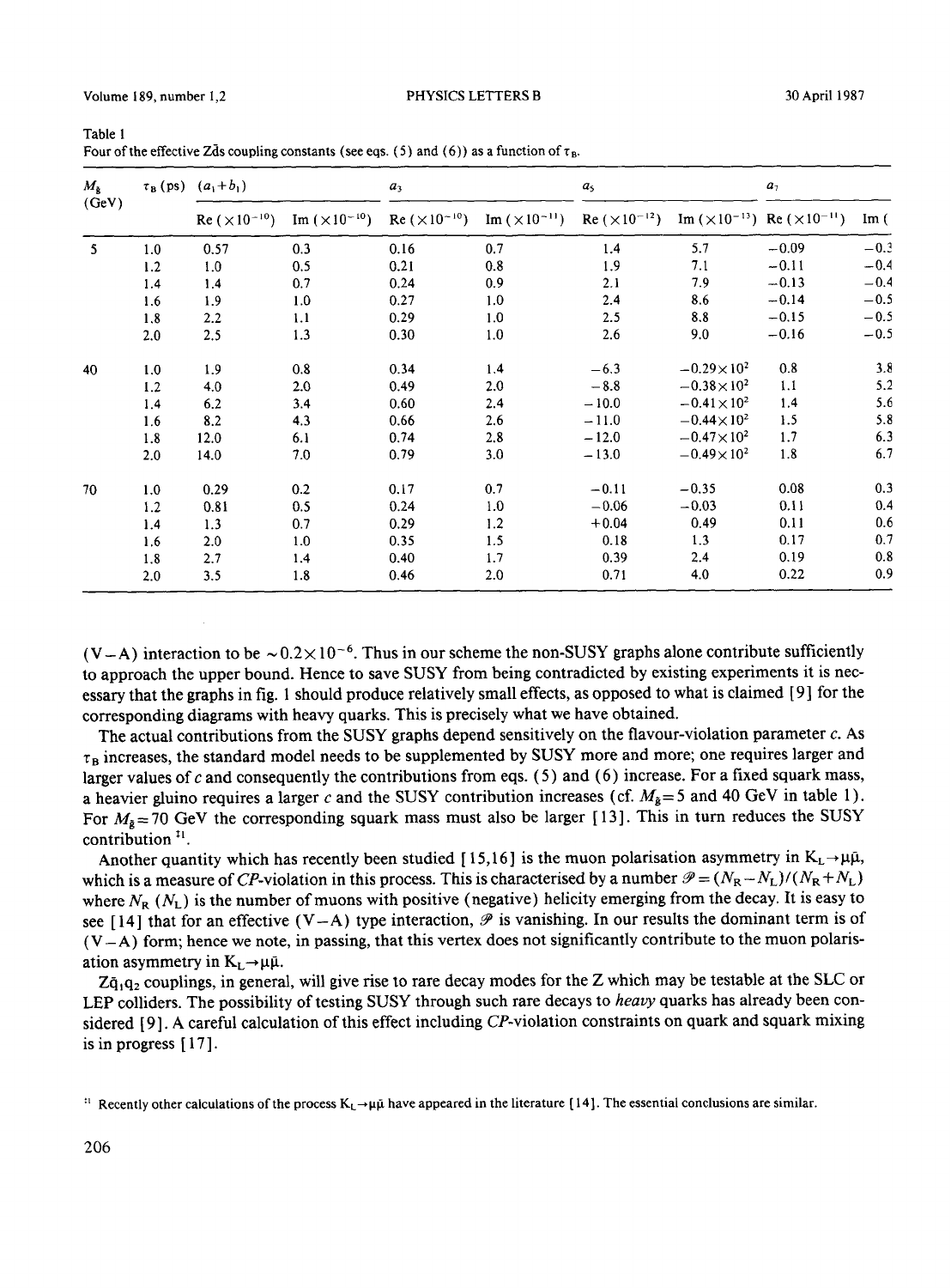Volume 189, number 1,2 **PHYSICS LETTERS B** 30 April 1987

In conclusion, we have studied SUSY effects on Zds coupling taking the mixing parameters in agreement with CP-violation data. We find that the resultant contribution to the  $K_L \rightarrow \mu \bar{\mu}$  branching ratio and the muon polarisation asymmetry are still within the stringent bounds imposed by experiment.

B.M. acknowledges a fellowship from the Council of Scientific and Industrial Research, India, while the work of A.R. is supported in part by the Indian National Science Academy and the University Grants Commission, India.

*Appendix.* Here we list the integrals used in **eqs. (5) and (6).** In the notation

$$
A = M_i^2 - M_i^2, \quad x_i = M_i / M_{\tilde{g}}, \quad H_\alpha = H_\alpha(x_i^2), \quad H'_\alpha = H_\alpha(x_i^2),
$$
  
\n
$$
I_1^{ii'} = \{ (x_s - x_d)A + [(x_s x_i^2 - x_d x_i^2)K_1^{ii'} + (x_s - x_d)K_2^{ii'}] \} / 6d^2
$$
 (*i \neq i'*),  
\n
$$
= (x_s + x_d)(H_1 - H_2) / 2
$$
 (*i = i'*),  
\n
$$
I_2^{ii'} = \{ 4x_s A^2 + 2(x_s - x_d)(2x_i^2 + 1)A + [(x_d - 3x_s)A + 4(x_d - x_s)x_i^2]K_1^{ii'}
$$
  
\n
$$
+ 2(x_d - x_s)K_2^{ii'} - [x_s A^2 - (x_d - 3x_s)x_i^2 A + 2(x_s - x_d)x_i^4]K_3^{ii'} \} / 6d^3
$$
 (*i \neq i'*),  
\n
$$
= -(x_s - x_d)H_2 / 6
$$
 (*i = i'*),  
\n
$$
I_3^{ii'} = I_1^{ii'} (x_d \rightarrow -x_d), \quad I_4^{iii'} = I_2^{ii'} (x_d \rightarrow -x_d),
$$
  
\n
$$
I_5^{ii'} = (\{6[-(1 - x_i^2)H_3 + (1 - x_i^2)H_3'] - (x_s^2 - x_d^2) + 6x_d^2(H_3' - H_5') - 6x_s^2(H_3 - H_5)\}d
$$

$$
-6(x_0^2-x_s^2)(H_4-H_4')/6d^2 \qquad (i \neq i'),
$$

$$
=H_6-H_3-(x_d^2+x_s^2)(H_1-H_2)/2
$$
 (i=i'),

$$
I_6^{ii'} = \{-\Delta^2 - (2x_{i'}^2 + 1)\Delta + 6[H_7 - \Delta(H_8 - H_4) - (i \leftrightarrow i')] \}/6\Delta^3
$$
  $(i \neq i'),$ 

$$
=-H_2/6 \qquad (i=i'),
$$

$$
I_7^{ii'} = (H_3 - H_3')/\Delta \qquad (i \neq i'),
$$

$$
=H_9-H_1 \qquad (i=i'),
$$

$$
I_8^{ii'} = [-\Delta + \{(x_i^2 + x_{i'}^2)(H_6 - H_6') + (2 - x_i^2 - x_{i'}^2)(H_3 - H_3')\}]/\Delta^2
$$
   
 (*i* \ne *i'*),

$$
=0 \qquad (i=i'),
$$

$$
J_1^i = H_6 - H_3, \quad J_2^i = H_1 - H_2, \quad J_3^i H_9 - H_1,
$$
  
\n
$$
K_1^{ii'} = 6(H_3 - H_5 - H_3' + H_5'), \quad K_2^{ii'} = 6(H_5 - H_5'), \quad K_3^{ii'} = 6(H_6 - 2H_3 + H_5 - H_6' + 2H_3' - H_5'),
$$
  
\nwhere  
\n
$$
H_1(x) = (x^2 - 4x + 3 + 2 \ln x)/2(x - 1)^3, \quad H_2(x) = (2x^3 - 9x^2 + 18x - 11 - 6 \ln x)/6(x - 1)^4,
$$
  
\n
$$
H_3(x) = -(3x^2 - 4x + 1 - 2x^2 \ln x)/4(x - 1)^2, \quad H_4(x) = -(5x^3 - 9x + 4 - 6x^3 \ln x)/36(x - 1)^2,
$$

$$
H_5(x) = -(11x^3 - 18x^2 + 9x - 2 - 6x^3 \ln x)/18(x-1)^3, \quad H_6(x) = -(x-1-x\ln x)/(x-1),
$$

$$
H_7(x) = -(x^3 - 1 - 3x^3 \ln x)/9(x-1), \quad H_8(x) = -(x^2 - 1 - 2x^2 \ln x)/4(x-1),
$$

 $H_9(x) = (x-1-\ln x)/(x-1)^2$ .

207